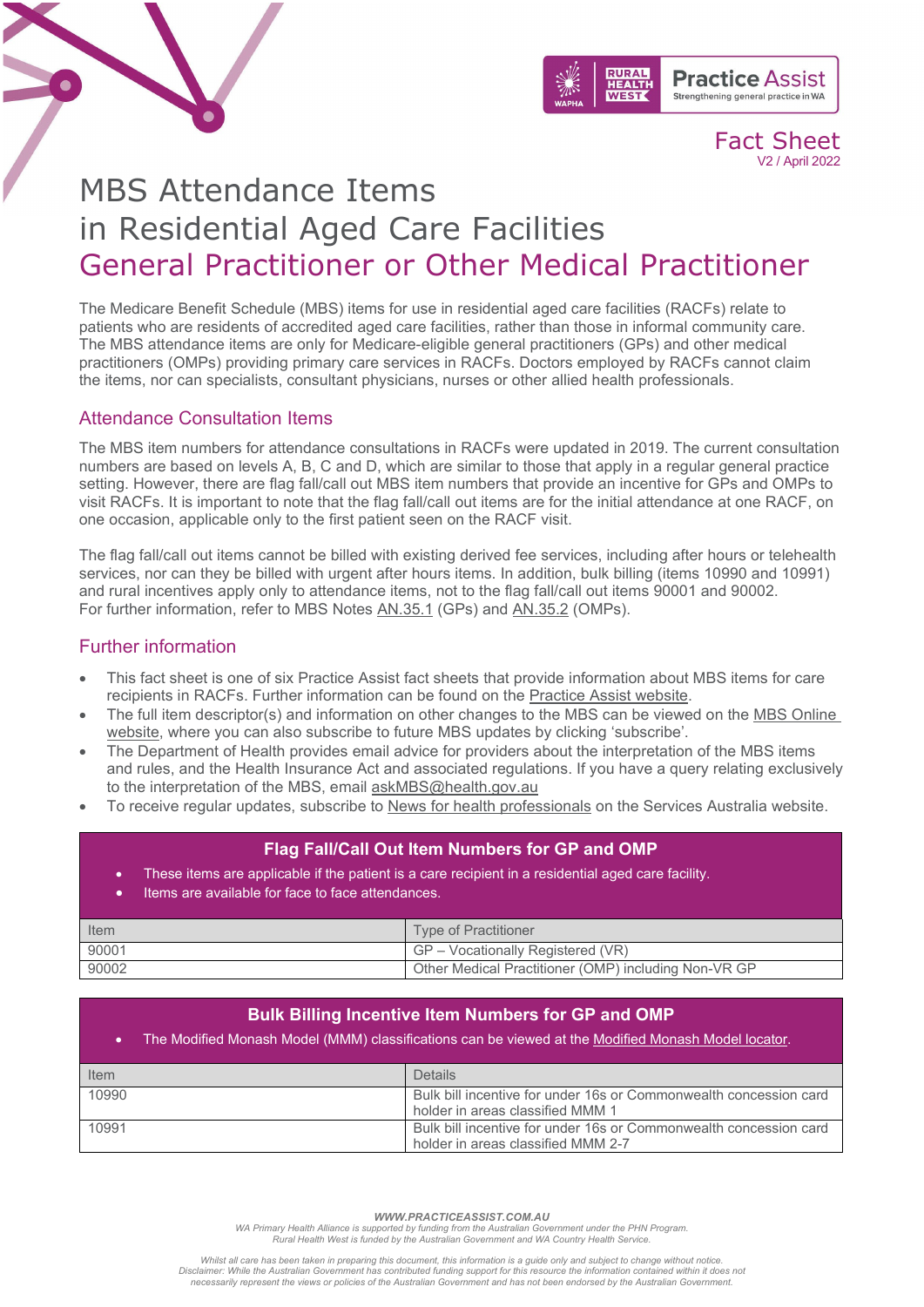

## Fact Sheet V2 / April 2022

## **Consultation Item Numbers for GP**

- These items are applicable if the patient is a care recipient in a residential aged care facility.
- Items are available for face to face attendances and claimable for each patient seen on one occasion.

| Item  | <b>Details</b> |
|-------|----------------|
| 90020 | Level A        |
| 90035 | Level B        |
| 90043 | Level C        |
| 90051 | Level D        |

## **Consultation Item Numbers for OMP**

- These items are applicable if the patient is a care recipient in a residential aged care facility.
- Items are available for face to face attendances and claimable for each patient seen on one occasion.
- The Modified Monash Model (MMM) classifications can be viewed at the [Modified Monash Model locator.](http://www.doctorconnect.gov.au/internet/otd/publishing.nsf/content/locator)

| Item  | <b>Details</b>             |
|-------|----------------------------|
| 90092 | $< 5$ minutes              |
| 90093 | 5 to 25 minutes            |
| 90095 | 25 to 45 minutes           |
| 90096 | > 45 minutes               |
| 90183 | $< 5$ minutes - MMM 2-7    |
| 90188 | 5 to 25 minutes - MMM 2-7  |
| 90202 | 25 to 45 minutes - MMM 2-7 |
| 90212 | > 45 minutes - MMM 2-7     |

## Comprehensive Medical Assessment Attendances

It is recommended that a comprehensive medical assessment should be performed within six weeks of admission to an RACF and annually thereafter. Refer to MBS Note [AN.0.40](http://www9.health.gov.au/mbs/fullDisplay.cfm?type=note&q=AN.0.40&qt=noteID&criteria=comprehensive%20medical%20assessment) for eligibility and requirements.

#### **Comprehensive Medical Assessment Item Numbers for GP and OMP**

- Medical assessment of eligible patient on admission to a residential aged care facility.
- One every 12 months.

| Item | <b>Details</b>                                              |
|------|-------------------------------------------------------------|
| 701  | < 30 minutes                                                |
| 703  | 30 to 40 minutes                                            |
| 705  | 45 to 60 minutes                                            |
| 707  | > 60 minutes                                                |
| 731  | GP contribution to or review of multidisciplinary care plan |

### Multidisciplinary Case Conference Attendances

Multidisciplinary case conferences can be held to ensure that the patient's care needs are met through a planned and coordinated approach. Refer to MBS Note [AN.0.49](http://www9.health.gov.au/mbs/fullDisplay.cfm?type=note&q=AN.0.49&qt=noteID&criteria=case%20conference) for eligibility and requirements.

| <b>GP or OMP Arranged – Multidisciplinary Case Conference Item Numbers</b> |                  |  |  |
|----------------------------------------------------------------------------|------------------|--|--|
| Item                                                                       | <b>Details</b>   |  |  |
| 735                                                                        | 15 to 20 minutes |  |  |
| 739                                                                        | 20 to 40 minutes |  |  |
| 743                                                                        | > 40 minutes     |  |  |

*WWW.PRACTICEASSIST.COM.AU*

*WA Primary Health Alliance is supported by funding from the Australian Government under the PHN Program. Rural Health West is funded by the Australian Government and WA Country Health Service.* 

*Whilst all care has been taken in preparing this document, this information is a guide only and subject to change without notice.* Disclaimer: While the Australian Government has contributed funding support for this resource the information contained within it does not<br>necessarily represent the views or policies of the Australian Government and has no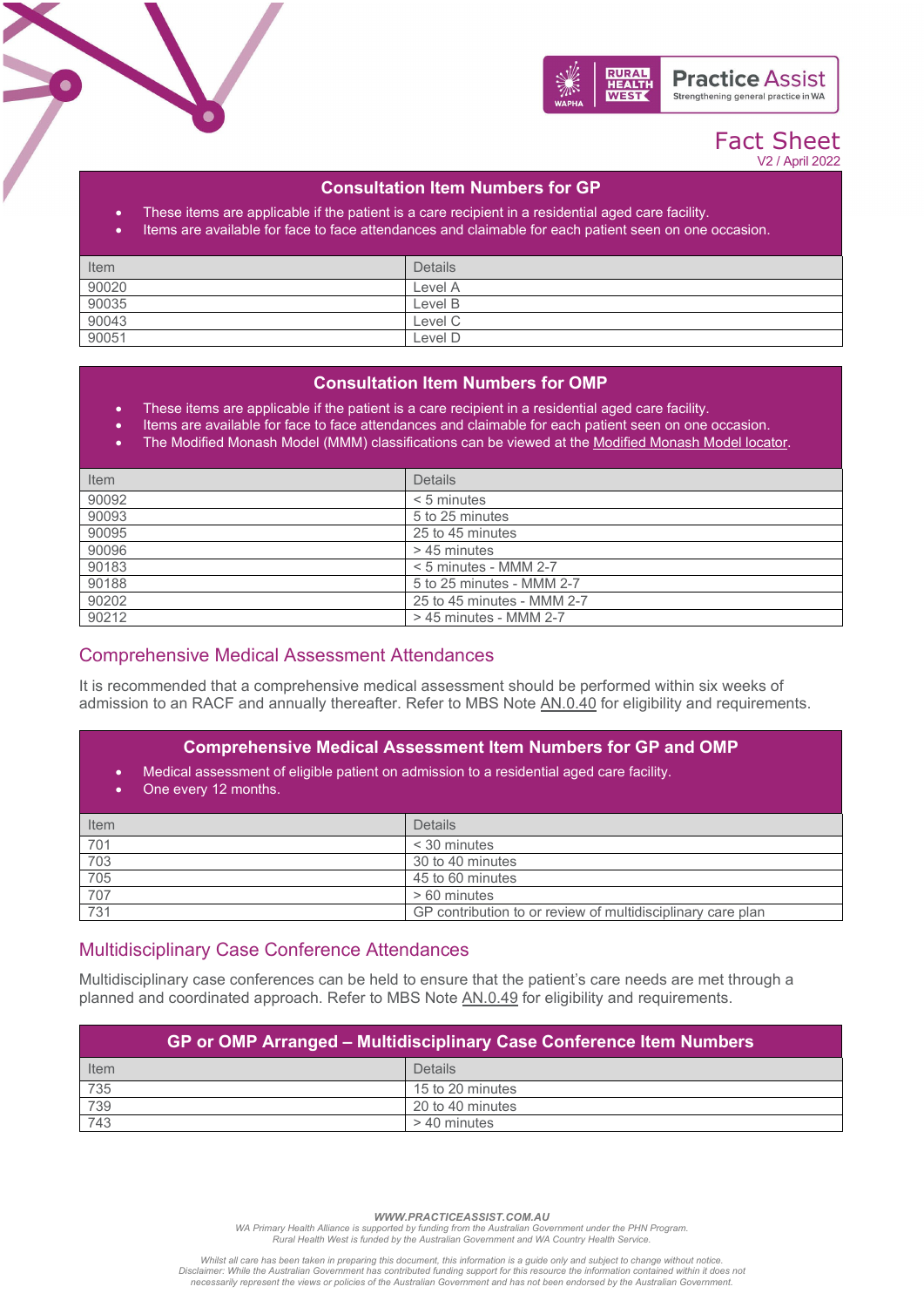

# Fact Sheet V2 / April 2022

| GP or OMP as a Participant – Multidisciplinary Case Conference Item Numbers |                  |  |  |
|-----------------------------------------------------------------------------|------------------|--|--|
| Item                                                                        | Details          |  |  |
| 747                                                                         | 15 to 20 minutes |  |  |
| 750                                                                         | 20 to 40 minutes |  |  |
| 758                                                                         | > 40 minutes     |  |  |

## Residential Medication Management Review Attendances

A residential medication management review is a collaborative service available to permanent residents of RACFs. Refer to MBS Notes [AN.0.52](http://www9.health.gov.au/mbs/fullDisplay.cfm?type=note&qt=NoteID&q=AN.0.52) (GPs) and [AN.7.18](http://www9.health.gov.au/mbs/fullDisplay.cfm?type=note&qt=NoteID&q=AN.7.18) (OMPs) for eligibility and requirements.

| <b>Residential Medication Management Review Item Numbers</b> |                                   |  |  |
|--------------------------------------------------------------|-----------------------------------|--|--|
| Item                                                         | Type of Practitioner              |  |  |
| $\frac{903}{249}$                                            | GP – Vocationally Registered (VR) |  |  |
|                                                              | Other Medical Practitioner (OMP)  |  |  |

# Home Visits

Where a medical practitioner attends a patient in a self-contained unit within an RACF complex, the attendance attracts benefits under the appropriate home visit item.

| Home Visit Items for GP (Derived Fee) |         |  |  |
|---------------------------------------|---------|--|--|
| Item                                  | Details |  |  |
|                                       | Level A |  |  |
| -24                                   | Level B |  |  |
| 37                                    | Level C |  |  |
| -47                                   | Level D |  |  |

| Home Visit Items for OMP (Derived Fee) |                  |  |  |
|----------------------------------------|------------------|--|--|
| Item                                   | <b>Details</b>   |  |  |
| 58                                     | $< 5$ minutes    |  |  |
| 24                                     | 5 to 25 minutes  |  |  |
| 37                                     | 25 to 45 minutes |  |  |
| 65                                     | > 45 minutes     |  |  |

# After Hours Attendances

After hours attendances are differentiated as urgent or non-urgent. The items listed below are for the specified time periods, level of urgency and locations other than consulting rooms, which includes RACF locations. Refer to MBS Note [AN.0.19](http://www9.health.gov.au/mbs/fullDisplay.cfm?type=note&qt=NoteID&q=AN.0.19) for definitions and further information.

| After Hours - Non-Urgent Attendances Item Numbers for GP and OMP (Derived Fee) |                                        |                         |         |                |                    |                     |
|--------------------------------------------------------------------------------|----------------------------------------|-------------------------|---------|----------------|--------------------|---------------------|
|                                                                                |                                        |                         | Item GP | <b>Details</b> | Item OMP           | <b>Details</b>      |
| Mon to Fri                                                                     | Sat                                    | Sun and public holidays | 5010    | Level A        | 5260               | $< 5$ minutes       |
| Before 8am or<br>after 6pm                                                     | Before 8am or<br>All day<br>after 12pm | 5028                    | Level B | 5263           | 5 to 25<br>minutes |                     |
|                                                                                |                                        |                         | 5049    | Level C        | 5265               | 25 to 45<br>minutes |
|                                                                                |                                        |                         | 5067    | Level D        | 5267               | > 45 minutes        |

*WWW.PRACTICEASSIST.COM.AU*

*WA Primary Health Alliance is supported by funding from the Australian Government under the PHN Program. Rural Health West is funded by the Australian Government and WA Country Health Service.* 

*Whilst all care has been taken in preparing this document, this information is a guide only and subject to change without notice.* Disclaimer: While the Australian Government has contributed funding support for this resource the information contained within it does not<br>necessarily represent the views or policies of the Australian Government and has no